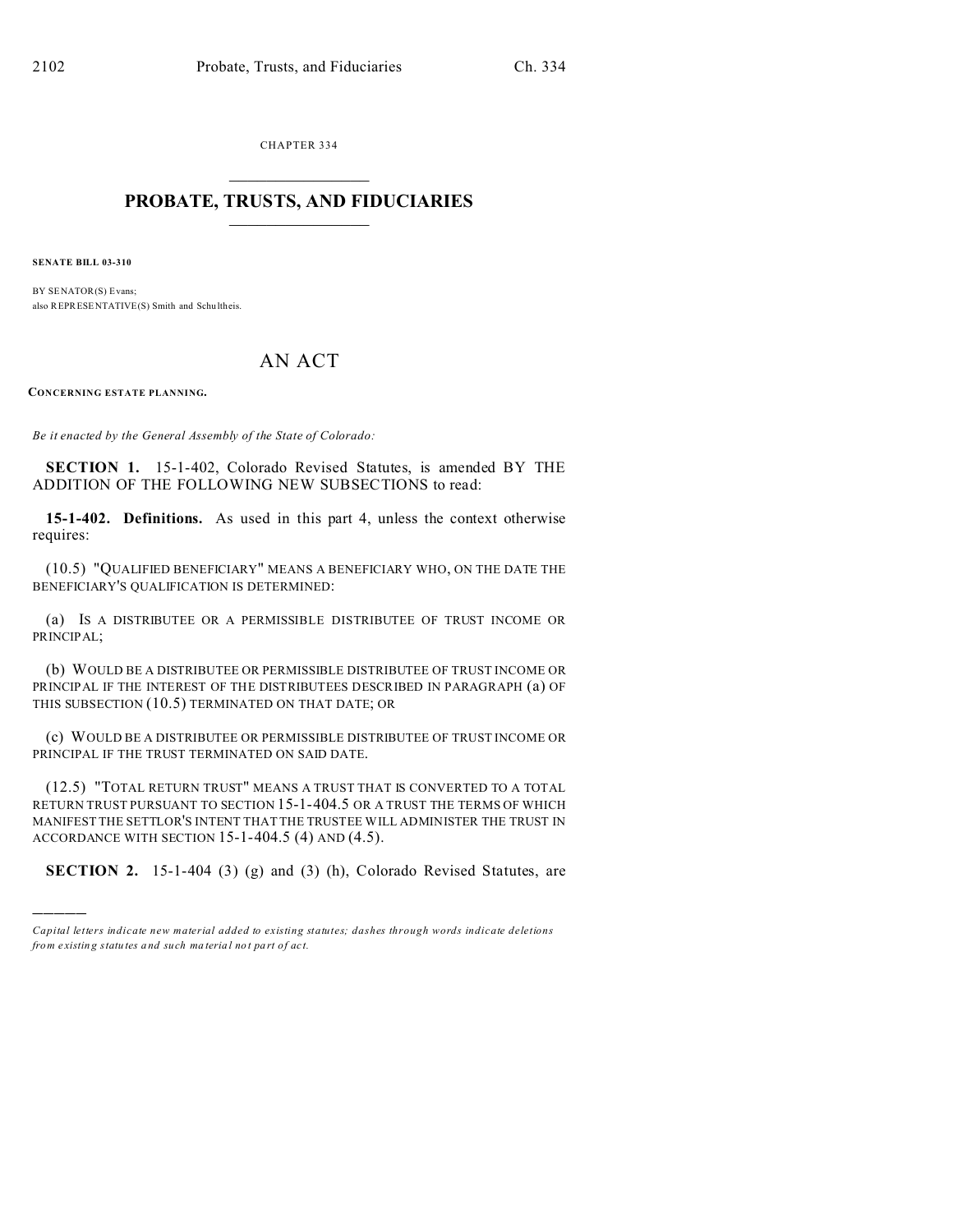amended, and the said 15-1-404 (3) is further amended BY THE ADDITION OF A NEW PARAGRAPH, to read:

**15-1-404. Trustee's power to adjust.** (3) A trustee may not make an adjustment:

(g) If the trustee is a beneficiary of the trust;  $\sigma$ 

(h) If the trustee is not a beneficiary, but the adjustment would benefit the trustee directly or indirectly; OR

(i) IF THE TRUST IS A TOTAL RETURN TRUST.

**SECTION 3.** Part 4 of article 1 of title 15, Colorado Revised Statutes, is amended BY THE ADDITION OF A NEW SECTION to read:

**15-1-404.5. Conversion - total return trusts - administration.** (1) **Conversion by trustee.** UNLESS EXPRESSLY PROHIBITED BY THE GOVERNING INSTRUMENT, A TRUSTEE MAY RELEASE THE POWER TO ADJUST DESCRIBED IN SECTION 15-1-404 AND CONVERT A TRUST TO A TOTAL RETURN TRUST AS DESCRIBED IN THIS SECTION IF ALL OF THE FOLLOWING APPLY:

(a) THE TRUST DESCRIBES THE AMOUNT THAT MAY OR MUST BE DISTRIBUTED TO A BENEFICIARY BY REFERRING TO THE TRUST'S INCOME AND THE TRUSTEE DETERMINES THAT CONVERSION TO A TOTAL RETURN TRUST WILL ENABLE THE TRUSTEE TO BETTER CARRY OUT THE PURPOSES OF THE TRUST;

(b) THE TRUSTEE SENDS A WRITTEN NOTICE OF THE TRUSTEE'S DECISION TO CONVERT THE TRUST TO A TOTAL RETURN TRUST SPECIFYING A PROSPECTIVE EFFECTIVE DATE FOR THE CONVERSION WHICH MAY NOT BE SOONER THAN SIXTY DAYS AFTER THE NOTICE IS SENT, AND INCLUDING A COPY OF THIS SECTION, TO THE QUALIFIED BENEFICIARIES, DETERMINED AS OF THE DATE THE NOTICE IS SENT AND ASSUMING NONEXERCISE OF ALL POWERS OF APPOINTMENT;

(c) THERE ARE ONE OR MORE LEGALLY COMPETENT BENEFICIARIES DESCRIBED IN SECTION 15-1-402 (10.5) (a), AND ONE OR MORE LEGALLY COMPETENT REMAINDER BENEFICIARIES DESCRIBED IN EITHER SECTION  $15$ -1-402  $(10.5)$ (b) OR  $15$ -1-402  $(10.5)$ (c), DETERMINED AS OF THE DATE THE NOTICE IS SENT; AND

(d) NO BENEFICIARY HAS OBJECTED IN WRITING TO THE CONVERSION TO A TOTAL RETURN TRUST AND DELIVERED SUCH OBJECTION TO THE TRUSTEE WITHIN SIXTY DAYS AFTER THE NOTICE WAS SENT.

(2) **Conversion, reconversion, and adjustment of the distribution percentage by agreement.** CONVERSION TO A TOTAL RETURN TRUST OR RECONVERSION TO AN INCOME TRUST MAY BE MADE BY AGREEMENT BETWEEN THE TRUSTEE AND ALL QUALIFIED BENEFICIARIES OF THE TRUST. THE TRUSTEE AND ALL QUALIFIED BENEFICIARIES MAY ALSO AGREE TO MODIFY THE DISTRIBUTION PERCENTAGE, EXCEPT THAT THE TRUSTEE AND THE QUALIFIED BENEFICIARIES MAY NOT AGREE TO A DISTRIBUTION PERCENTAGE LESS THAN THREE PERCENT OR GREATER THAN FIVE PERCENT. THE AGREEMENT MAY INCLUDE ANY OTHER ACTIONS A COURT COULD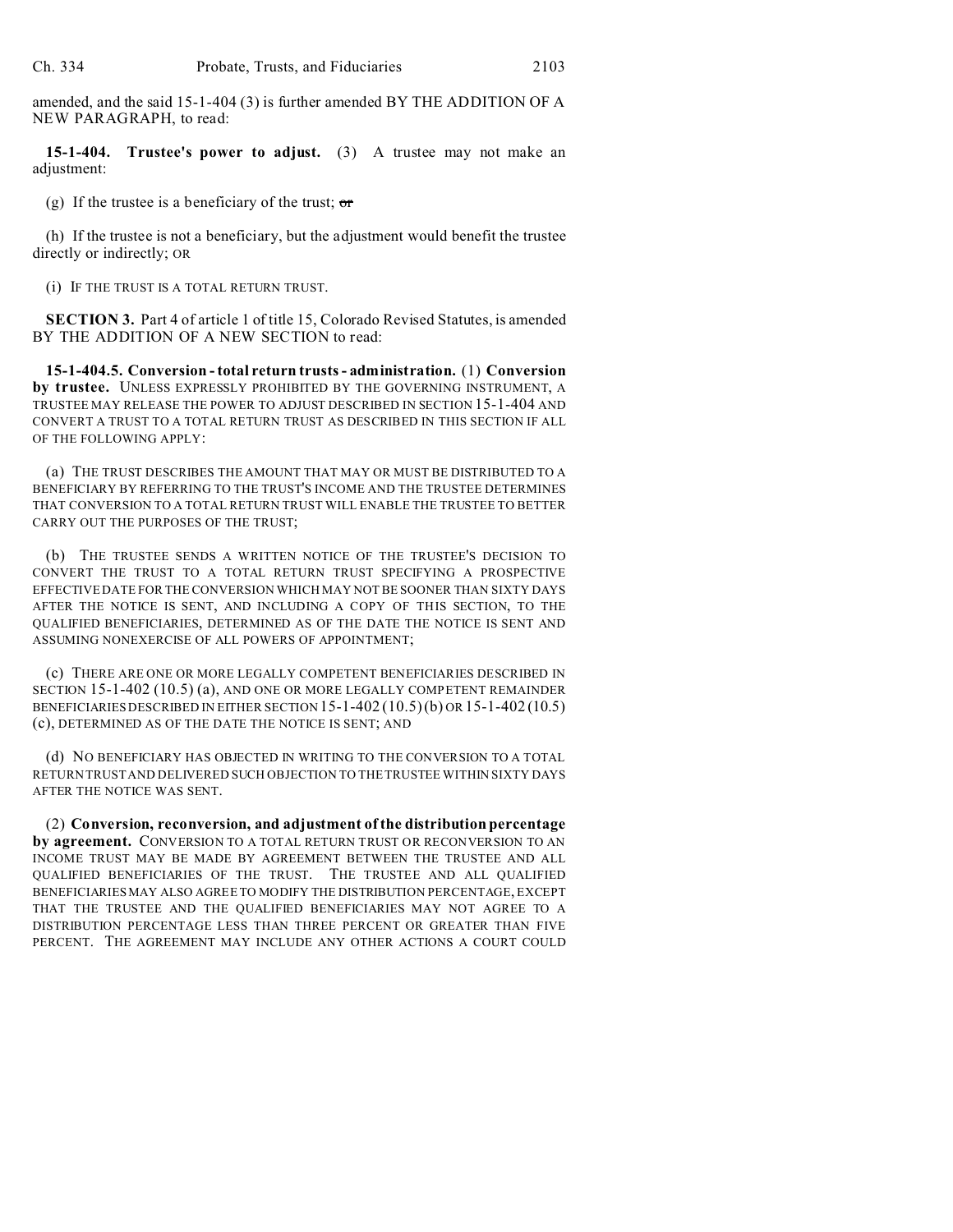PROPERLY ORDER PURSUANT TO SUBSECTION (7) OF THIS SECTION.

(3) **Conversion or reconversion by court.** (a) THE TRUSTEE MAY, FOR ANY REASON, ELECT TO PETITION THE COURT TO ORDER CONVERSION TO A TOTAL RETURN TRUST, INCLUDING WITHOUT LIMITATION THE REASON THAT CONVERSION UNDER SUBSECTION (1) OF THIS SECTION IS UNAVAILABLE BECAUSE:

(I) A BENEFICIARY TIMELY OBJECTS TO THE CONVERSION TO A TOTAL RETURN TRUST;

(II) THERE ARE NO LEGALLY COMPETENT BENEFICIARIES DESCRIBED IN SECTION 15-1-402 (10.5) (a); OR

(III) THERE ARE NO LEGALLY COMPETENT BENEFICIARIES DESCRIBED IN SECTION  $15-1-402$  (10.5) (b) OR (10.5) (c).

(b) A BENEFICIARY MAY REQUEST THE TRUSTEE TO CONVERT TO A TOTAL RETURN TRUSTOR ADJUST THE DISTRIBUTION PERCENTAGE PURSUANT TO THIS SUBSECTION (3). IF THE TRUSTEE DECLINES OR FAILS TO ACT WITHIN SIX MONTHS AFTER RECEIVING A WRITTEN REQUEST FROM A BENEFICIARY TO DO SO, THE BENEFICIARY MAY PETITION THE COURT TO ORDER THE CONVERSION OR ADJUSTMENT.

(c) THE TRUSTEE MAY PETITION THE COURT PROSPECTIVELY TO RECONVERT FROM A TOTAL RETURN TRUST OR TO ADJUST THE DISTRIBUTION PERCENTAGE IF THE TRUSTEE DETERMINES THAT THE RECONVERSION OR ADJUSTMENT WILL ENABLE THE TRUSTEE TO BETTER CARRY OUT THE PURPOSES OF THE TRUST. A BENEFICIARY MAY REQUEST THETRUSTEE TO PETITION THE COURT PROSPECTIVELY TO RECONVERT FROM A TOTAL RETURN TRUST OR ADJUST THE DISTRIBUTION PERCENTAGE. IF THE TRUSTEE DECLINES OR FAILS TO ACT WITHIN SIX MONTHSAFTER RECEIVING A WRITTEN REQUEST FROM A BENEFICIARY TO DO SO, THE BENEFICIARY MAY PETITION THE COURT TO ORDER THE RECONVERSION OR ADJUSTMENT.

(d) (I) IN A JUDICIAL PROCEEDING INSTITUTED UNDER THIS SUBSECTION (3), THE TRUSTEE MAY PRESENT OPINIONS AND REASONS CONCERNING:

(A) THE TRUSTEE'S SUPPORT FOR, OR OPPOSITION TO, A CONVERSION TO A TOTAL RETURN TRUST, A RECONVERSION FROM A TOTAL RETURN TRUST, OR AN ADJUSTMENT OF THE DISTRIBUTION PERCENTAGE OF A TOTAL RETURN TRUST, INCLUDING WHETHER THE TRUSTEE BELIEVES CONVERSION, RECONVERSION, OR ADJUSTMENT OF THE DISTRIBUTION PERCENTAGE WOULD ENABLE THE TRUSTEE TO BETTER CARRY OUT THE PURPOSES OF THE TRUST; AND

(B) ANY OTHER MATTER RELEVANT TO THE PROPOSED CONVERSION, RECONVERSION, OR ADJUSTMENT OF THE DISTRIBUTION PERCENTAGE.

(II) A TRUSTEE'S ACTIONS UNDERTAKEN IN ACCORDANCE WITH THIS SUBSECTION (3) SHALL NOT BE DEEMED IMPROPER OR INCONSISTENT WITH THE TRUSTEE'S DUTY OF IMPARTIALITY UNLESS THE COURT FINDS FROM ALL THE EVIDENCE THAT THE TRUSTEE ACTED IN BAD FAITH.

(e) THE COURT SHALL ORDER CONVERSION TO A TOTAL RETURN TRUST,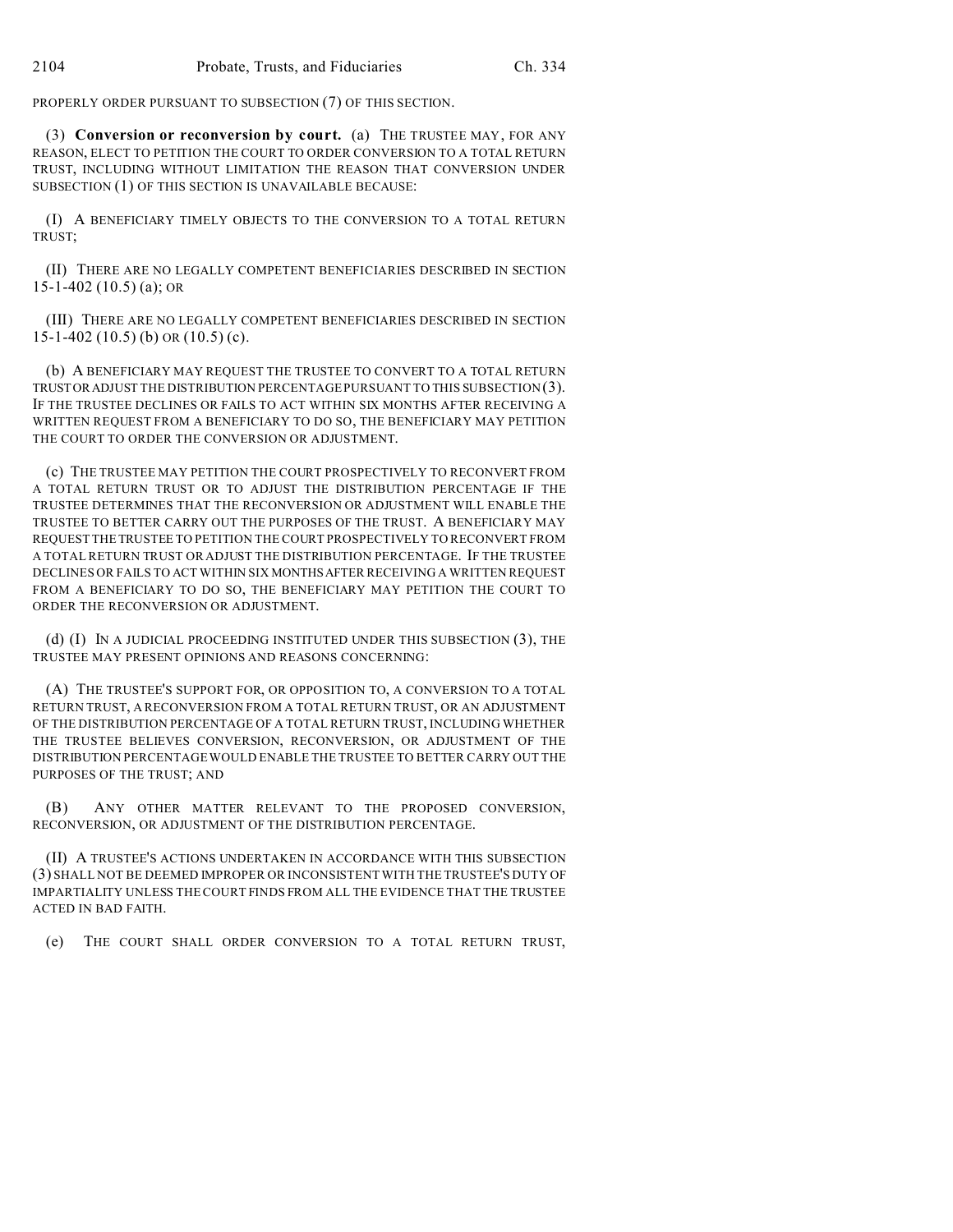RECONVERSION PROSPECTIVELY FROM A TOTAL RETURN TRUST, OR ADJUSTMENT OF THE DISTRIBUTION PERCENTAGE OF A TOTAL RETURN TRUST IF THE COURT DETERMINES THAT THE CONVERSION, RECONVERSION, OR ADJUSTMENT OF THE DISTRIBUTION PERCENTAGE WILL ENABLE THE TRUSTEE TO BETTER CARRY OUT THE PURPOSES OF THE TRUST.

(f) IF A CONVERSION TO A TOTAL RETURN TRUST IS MADE PURSUANT TO A COURT ORDER, THE TRUSTEE MAY RECONVERT THE TRUST TO AN INCOME TRUST ONLY:

(I) PURSUANT TO A SUBSEQUENT COURT ORDER; OR

(II) BY FILING WITH THE COURT AN AGREEMENT MADE PURSUANT TO SUBSECTION (2) OF THIS SECTION TO RECONVERT TO AN INCOME TRUST.

(g) UPON A RECONVERSION, THE POWER TO ADJUST, AS DESCRIBED IN SECTION 15-1-404 AND AS IT EXISTED BEFORE THE CONVERSION, SHALL BE REVIVED.

(h) AN ACTION MAY BE TAKEN UNDER THIS SUBSECTION (3) NO MORE FREQUENTLY THAN EVERY TWO YEARS, UNLESS THE COURT FOR GOOD CAUSE ORDERS OTHERWISE.

(4) **Administration of a total return trust.** DURING THE TIME THAT A TRUST IS A TOTAL RETURN TRUST, THE TRUSTEE SHALL ADMINISTER THE TRUST IN ACCORDANCE WITH THE PROVISIONS OF THIS SUBSECTION (4) AS FOLLOWS, UNLESS OTHERWISE EXPRESSLY PROVIDED BY THE TERMS OF THE TRUST:

(a) THE TRUSTEE SHALL INVEST THE TRUST ASSETS SEEKING A TOTAL RETURN WITHOUT REGARD TO WHETHER THE RETURN IS FROM INCOME OR APPRECIATION OF PRINCIPAL;

(b) THE TRUSTEE SHALL MAKE INCOME DISTRIBUTIONS IN ACCORDANCE WITH THE GOVERNING INSTRUMENT SUBJECT TO THE PROVISIONS OF THIS SECTION;

(c) THE DISTRIBUTION PERCENTAGE FOR ANY TRUST CONVERTED TO A TOTAL RETURN TRUST BY A TRUSTEE IN ACCORDANCE WITH SUBSECTION (1) OF THIS SECTION SHALL BE FOUR PERCENT, UNLESS A DIFFERENT PERCENTAGE HAS BEEN DETERMINED IN AN AGREEMENT MADE PURSUANT TO SUBSECTION (2) OF THIS SECTION OR ORDERED BY THE COURT PURSUANT TO SUBSECTION (3) OF THIS SECTION;

(d) (I) THE TRUSTEE SHALL PAY TO A BENEFICIARY IN THE CASE OF AN UNDERPAYMENT WITHIN A REASONABLE TIME, AND SHALL RECOVER FROM A BENEFICIARY IN THE CASE OF AN OVERPAYMENT, EITHER BY REPAYMENT BY THE BENEFICIARY OR BY WITHHOLDING FROM FUTURE DISTRIBUTIONS TO THE BENEFICIARY:

(A) AN AMOUNT EQUAL TO THE DIFFERENCE BETWEEN THE AMOUNT PROPERLY PAYABLE AND THE AMOUNT ACTUALLY PAID; AND

(B) INTEREST COMPOUNDED ANNUALLY AT A RATE PER ANNUM EQUAL TO THE DISTRIBUTION PERCENTAGE IN THE YEAR OR YEARS DURING WHICH THE UNDERPAYMENT OR OVERPAYMENT OCCURS.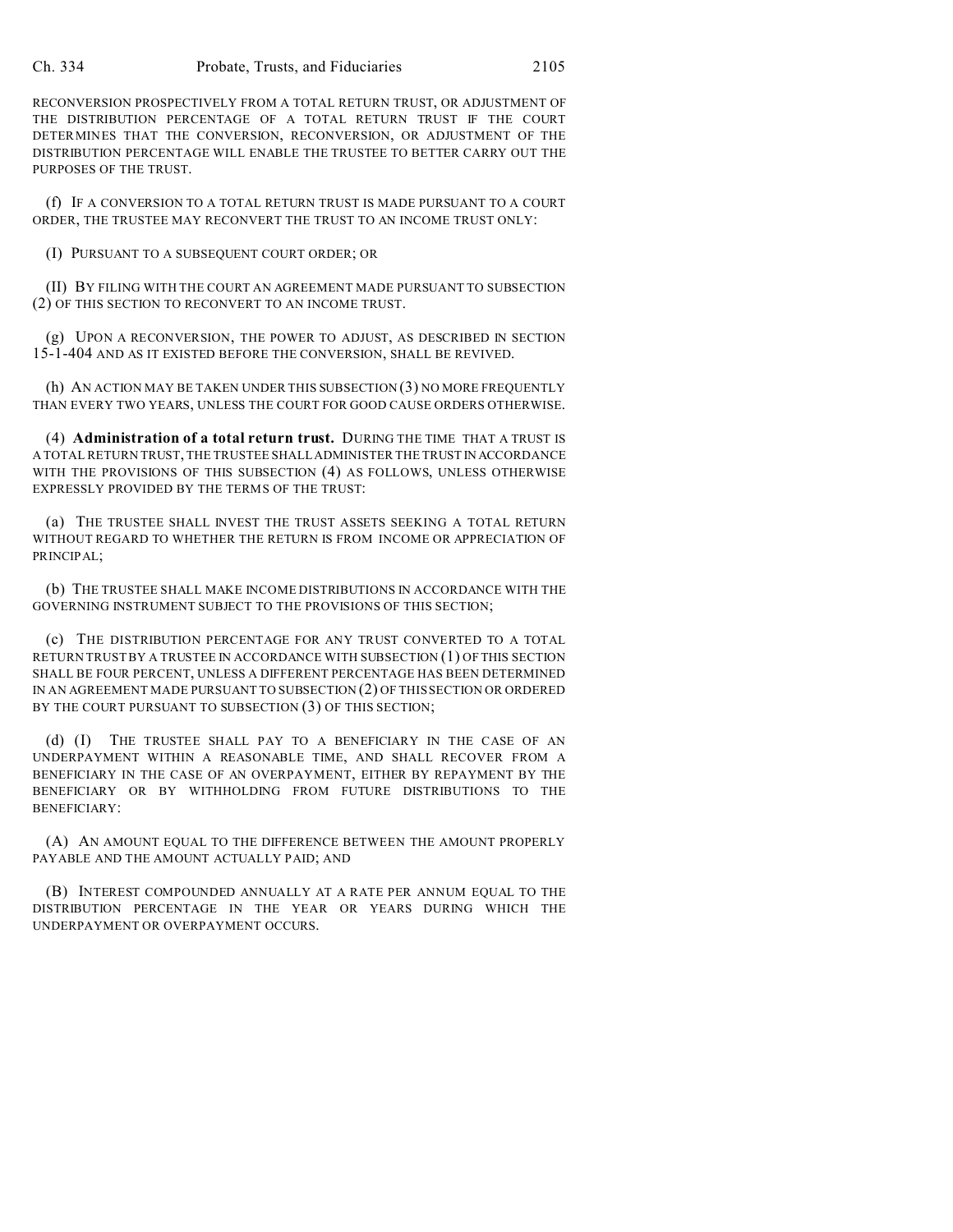(II) FOR PURPOSES OF THIS PARAGRAPH (d), ACCRUAL OF INTEREST MAY NOT COMMENCE UNTIL THE BEGINNING OF THE TRUST YEAR FOLLOWING THE YEAR IN WHICH THE UNDERPAYMENT OR OVERPAYMENT OCCURS.

(4.5) FOR PURPOSES OF SUBSECTION (4) OF THIS SECTION:

(a) "INCOME", AS THAT TERM APPEARS IN THE GOVERNING INSTRUMENT, SHALL BE DEEMED TO MEAN THE DISTRIBUTION AMOUNT.

(b) (I) THE "DISTRIBUTION AMOUNT" SHALL BE AN ANNUAL AMOUNT EQUAL TO THE DISTRIBUTION PERCENTAGE MULTIPLIED BY THE AVERAGE NET FAIR MARKET VALUE OF THE TRUST'S ASSETS.

(II) FOR PURPOSES OF THIS PARAGRAPH (b), THE AVERAGE NET FAIR MARKET VALUE OF THE TRUST'S ASSETS SHALL BE THE NET FAIR MARKET VALUE OF THE TRUST'S ASSETS AVERAGED OVER THE LESSER OF:

(A) THE THREE PRECEDING YEARS; OR

(B) THE PERIOD DURING WHICH THE TRUST HAS BEEN IN EXISTENCE.

(5) **Determination of matters in administration of total return trust.** THE TRUSTEE MAY DETERMINE ANY OF THE FOLLOWING MATTERS IN ADMINISTERING A TOTAL RETURN TRUST AS THE TRUSTEE DEEMS NECESSARY OR HELPFUL FOR THE PROPER FUNCTIONING OF THE TRUST:

(a) THE EFFECTIVE DATE OF A CONVERSION TO A TOTAL RETURN TRUST PURSUANT TO SUBSECTION (1) OF THIS SECTION;

(b) THE MANNER OF PRORATING THE DISTRIBUTION AMOUNT FOR A SHORT YEAR IN WHICH A BENEFICIARY'S INTEREST COMMENCES OR CEASES, OR IF THE TRUST IS A TOTAL RETURN TRUST FOR ONLY PART OF THE YEAR, OR THE TRUSTEE MAY ELECT TO TREAT THE TRUST YEAR AS TWO SEPARATE YEARS, THE FIRST OF WHICH ENDS AT THE CLOSE OF THE DAY ON WHICH THE CONVERSION OR RECONVERSION OCCURS, AND THE SECOND OF WHICH ENDS AT THE CLOSE OF THE TRUST YEAR;

(c) WHETHER DISTRIBUTIONS ARE MADE IN CASH OR IN KIND;

(d) THE MANNER OF ADJUSTING VALUATIONS AND CALCULATIONS OF THE DISTRIBUTION AMOUNT TO ACCOUNT FOR OTHER PAYMENTS FROM,ORCONTRIBUTIONS TO, THE TRUST;

(e) WHETHER TO VALUE THE TRUST'S ASSETS ANNUALLY OR MORE FREQUENTLY;

(f) WHICH VALUATION DATES TO USE AND HOW MANY VALUATION DATES TO USE;

(g) VALUATION DECISIONS CONCERNING ANY ASSET FOR WHICH THERE IS NO READILY AVAILABLE MARKET VALUE, INCLUDING:

(I) HOW FREQUENTLY TO VALUE SUCH AN ASSET;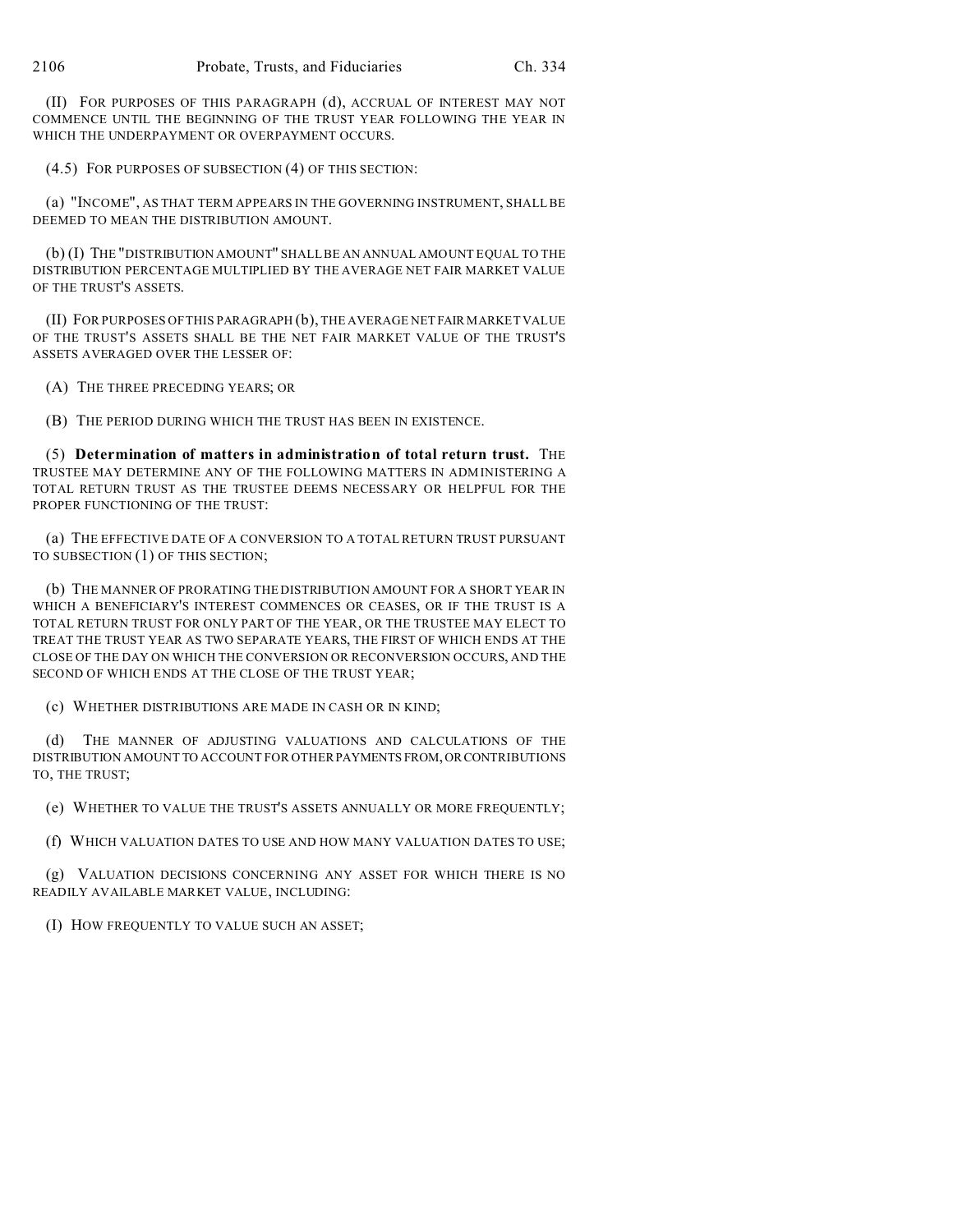(II) WHETHER AND HOW OFTEN TO ENGAGE A PROFESSIONAL APPRAISER TO VALUE SUCH AN ASSET; AND

(III) WHETHER TO EXCLUDE THE VALUE OF SUCH AN ASSET FROM THE NET FAIR MARKET VALUE OF THE TRUST'S ASSETS FOR PURPOSES OF DETERMINING THE DISTRIBUTION AMOUNT. FOR PURPOSES OF THIS SECTION, ANY SUCH ASSET SO EXCLUDED SHALL BE REFERRED TO AS AN "EXCLUDED ASSET", AND THE TRUSTEE SHALL DISTRIBUTE ANY NET INCOME RECEIVED FROM THE EXCLUDED ASSET AS PROVIDED FOR IN THE GOVERNING INSTRUMENT, SUBJECT TO THE FOLLOWING PRINCIPLES:

(A) THE TRUSTEE SHALL TREAT EACH ASSET FOR WHICH THERE IS NO READILY AVAILABLE MARKET VALUE AS AN EXCLUDED ASSET UNLESS THE TRUSTEE DETERMINES THAT THERE ARE COMPELLING REASONS NOT TO DO SO AND THE TRUSTEE CONSIDERS ALL RELEVANT FACTORS INCLUDING THE BEST INTERESTS OF THE BENEFICIARIES;

(B) IF TANGIBLE PERSONAL PROPERTY OR REAL PROPERTY IS POSSESSED OR OCCUPIED BY A BENEFICIARY, THE TRUSTEE MAY NOT LIMIT OR RESTRICT ANY RIGHT OF THE BENEFICIARY TO USE THE PROPERTY IN ACCORDANCE WITH THE GOVERNING INSTRUMENT REGARDLESS OF WHETHER THE TRUSTEE TREATS THE PROPERTY AS AN EXCLUDED ASSET; AND

(C) BY WAY OF EXAMPLE AND NOT BY WAY OF LIMITATION, ASSETS FOR WHICH THERE IS A READILY AVAILABLE MARKET VALUE INCLUDE CASH AND CASH EQUIVALENTS; STOCKS, BONDS, AND OTHER SECURITIES AND INSTRUMENTS FOR WHICH THERE IS AN ESTABLISHED MARKET ON A STOCK EXCHANGE, IN AN OVER-THE-COUNTER MARKET, OR OTHERWISE; AND ANY OTHER PROPERTY THAT CAN REASONABLY BE EXPECTED TO BE SOLD WITHIN ONE WEEK OF THE DECISION TO SELL WITHOUT EXTRAORDINARY EFFORTS BY THE SELLER. BY WAY OF EXAMPLE AND BY WAY OF LIMITATION, ASSETS FOR WHICH THERE IS NO READILY AVAILABLE MARKET VALUE INCLUDE STOCKS, BONDS, AND OTHER SECURITIES AND INSTRUMENTS FOR WHICH THERE IS NO ESTABLISHED MARKET ON A STOCK EXCHANGE, IN AN OVER-THE-COUNTER MARKET, OR OTHERWISE; REAL PROPERTY; TANGIBLE PERSONAL PROPERTY; AND ARTWORK AND OTHER COLLECTIBLES.

(h) ANY OTHER ADMINISTRATIVE MATTER THAT THE TRUSTEE DETERMINES IS NECESSARY OR HELPFUL FOR THE PROPER FUNCTIONING OF THE TOTAL RETURN TRUST.

(6) **Allocations.** (a) EXPENSES, TAXES, AND OTHER CHARGES THAT WOULD OTHERWISE BE DEDUCTED FROM INCOME IF THE TRUST WAS NOT A TOTAL RETURN TRUST MAY NOT BE DEDUCTED FROM THE DISTRIBUTION AMOUNT.

UNLESS OTHERWISE PROVIDED BY THE GOVERNING INSTRUMENT, THE DISTRIBUTION AMOUNT EACH YEAR SHALL BE DEEMED TO BE PAID FROM THE FOLLOWING SOURCES FOR THAT YEAR IN THE FOLLOWING ORDER:

(I) NET INCOME DETERMINED AS IF THE TRUST WAS NOT A TOTAL RETURN TRUST;

(II) OTHER ORDINARY INCOME AS DETERMINED FOR FEDERAL INCOME TAX PURPOSES;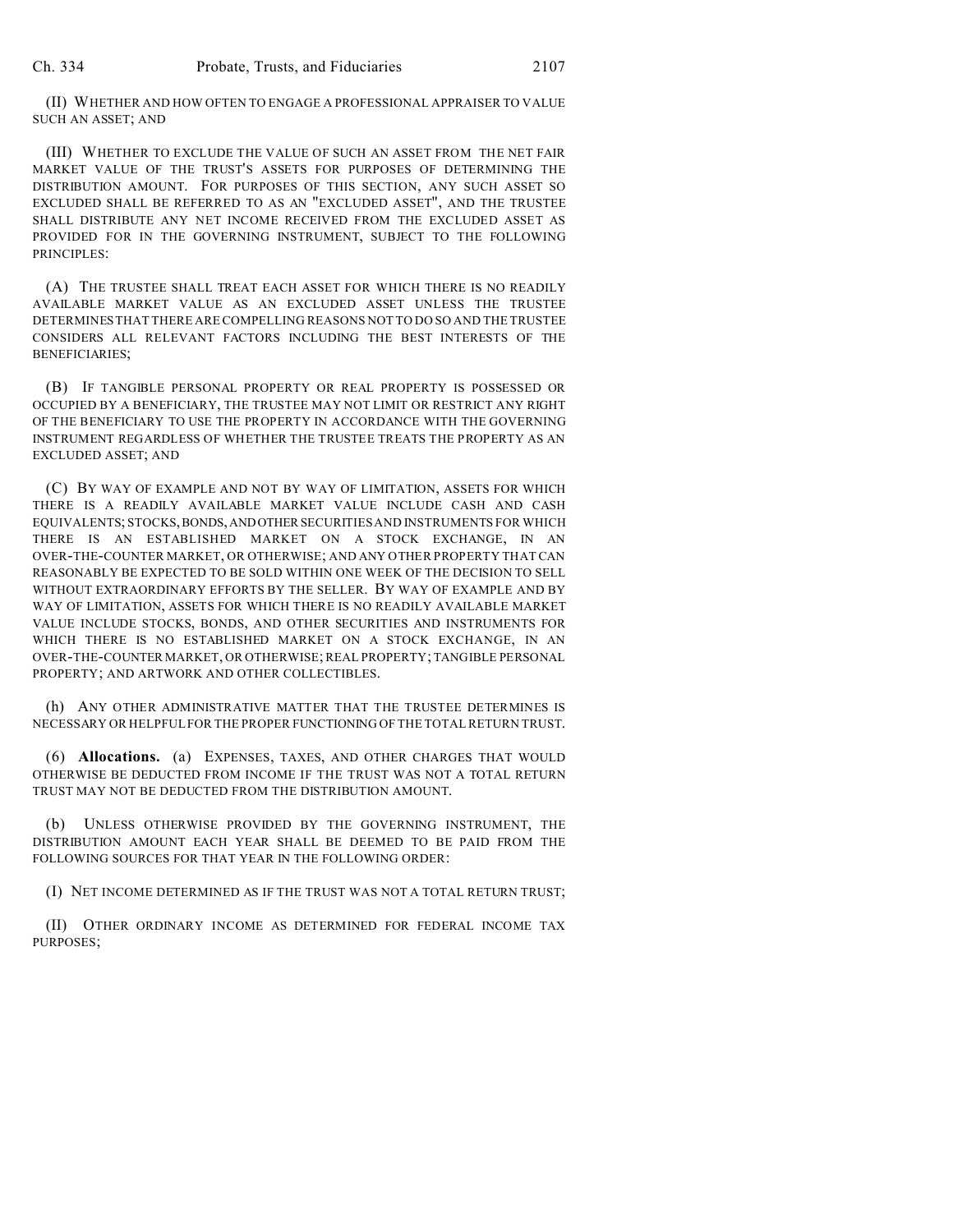(III) NET REALIZED SHORT-TERM CAPITAL GAINS AS DETERMINED FOR FEDERAL INCOME TAX PURPOSES;

(IV) NET REALIZED LONG-TERM CAPITAL GAINS AS DETERMINED FOR FEDERAL INCOME TAX PURPOSES;

(V) TRUST PRINCIPAL COMPRISING ASSETS FOR WHICH THERE IS A READILY AVAILABLE MARKET VALUE; AND

(VI) OTHER TRUST PRINCIPAL.

(7) **Court orders.** (a) THE COURT MAY ORDER ANY OF THE FOLLOWING ACTIONS IN A PROCEEDING BROUGHT BY A TRUSTEE OR A BENEFICIARY PURSUANT TO PARAGRAPH (a), (b), OR (c) OF SUBSECTION (3) OF THIS SECTION:

(I) SELECT A DISTRIBUTION PERCENTAGE OTHER THAN FOUR PERCENT, EXCEPT THAT THE COURT MAY NOT ORDER A DISTRIBUTION PERCENTAGE LESS THAN THREE PERCENT OR GREATER THAN FIVE PERCENT;

(II) AVERAGE THE VALUATION OF THE TRUST'S NET ASSETS OVER A PERIOD OTHER THAN THREE YEARS;

(III) RECONVERT PROSPECTIVELY FROM A TOTAL RETURN TRUST, OR ADJUST THE DISTRIBUTION PERCENTAGE OF A TOTAL RETURN TRUST;

(IV) DIRECT THE DISTRIBUTION OF NET INCOME, DETERMINED AS IF THE TRUST WERE NOT A TOTAL RETURN TRUST, IN EXCESS OF THE DISTRIBUTION AMOUNT AS TO ANY OR ALL TRUST ASSETS IF THE DISTRIBUTION IS NECESSARY TO PRESERVE A TAX BENEFIT; OR

(V) CHANGE OR DIRECT ANY ADMINISTRATIVE PROCEDURE AS THE COURT DETERMINES IS NECESSARY OR HELPFUL FOR THE PROPER FUNCTIONING OF THE TOTAL RETURN TRUST.

(b) NOTHING IN THIS SUBSECTION (7) SHALL BE CONSTRUED TO LIMIT THE EQUITABLE JURISDICTION OF THE COURT TO GRANT OTHER RELIEF AS THE COURT DEEMS PROPER.

(8) **Restrictions.** (a) THE DISTRIBUTION AMOUNT MAY NOT BE LESS THAN THE NET INCOME OF THE TRUST, DETERMINED WITHOUT REGARD TO THE PROVISIONS OF THIS SECTION, EITHER:

(I) FOR A TRUST FOR WHICH AN ESTATE TAX OR A GIFT TAX MARITAL DEDUCTION WAS CLAIMED OR MAY BE CLAIMED, IN WHOLE OR IN PART, BUT ONLY DURING THE LIFETIME OF THE SPOUSE FOR WHOM THE TRUST WAS CREATED; OR

(II) FOR A TRUST THAT WAS EXEMPT, IN WHOLE OR IN PART, FROM GENERATION-SKIPPING TRANSFER TAX ON THE EFFECTIVE DATE OF THIS SECTION BY REASON OF ANY EFFECTIVE DATE OR TRANSITION RULE.

(b) CONVERSION TO A TOTAL RETURN TRUST SHALL NOT AFFECT ANY PROVISION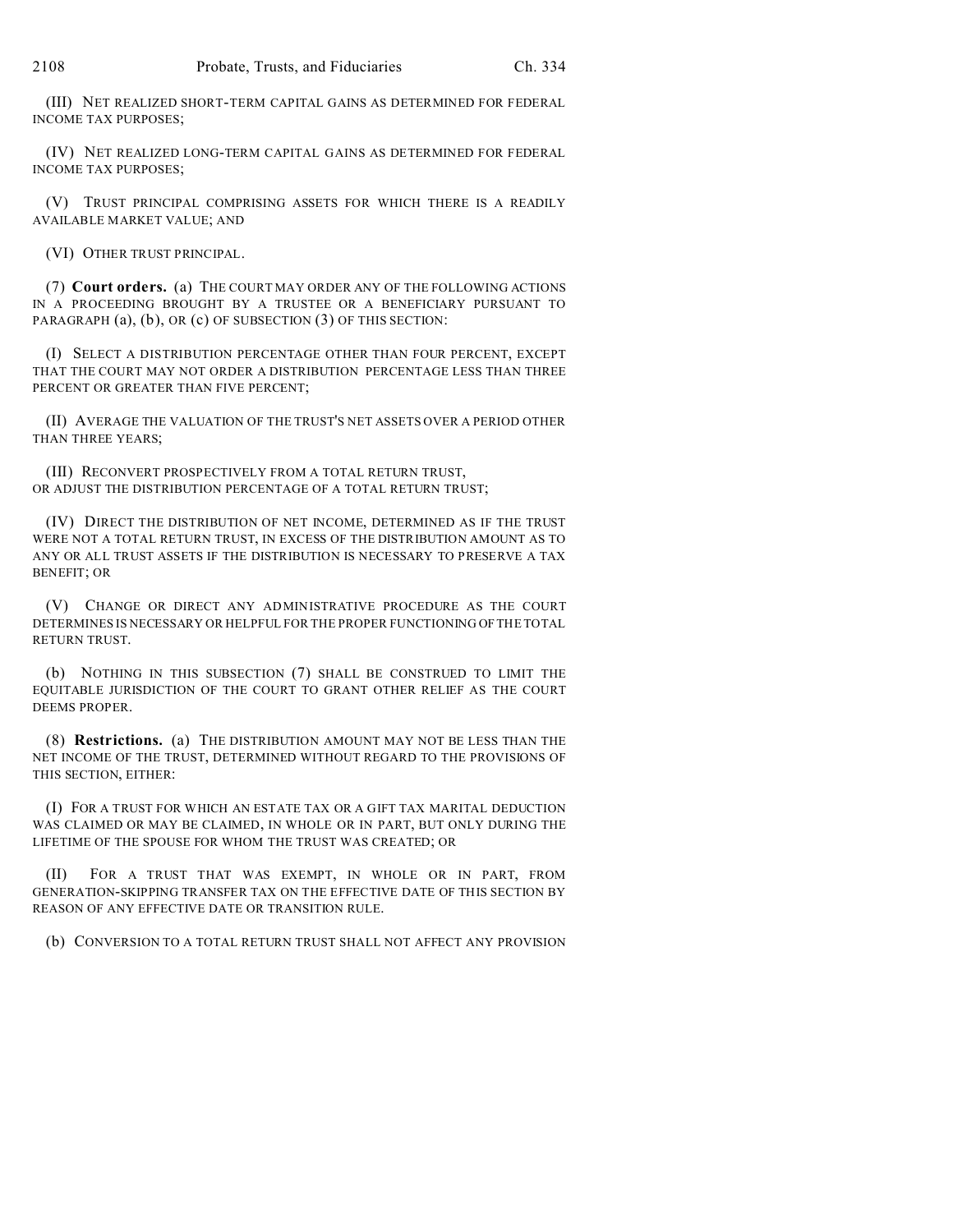IN THE GOVERNING INSTRUMENT:

(I) THAT DIRECTS OR AUTHORIZES THE TRUSTEE TO DISTRIBUTE PRINCIPAL;

(II) THAT DIRECTS OR AUTHORIZES THE TRUSTEE TO DISTRIBUTE A FIXED ANNUITY OR A FIXED FRACTION OF THE VALUE OF TRUST ASSETS;

(III) THAT AUTHORIZES A BENEFICIARY TO WITHDRAW A PORTION OR ALL OF THE PRINCIPAL; OR

(IV) THAT IN ANY MANNER DIMINISHES AN AMOUNT PERMANENTLY SET ASIDE FOR CHARITABLE PURPOSES UNDER THE GOVERNING INSTRUMENT UNLESS BOTH INCOME AND PRINCIPAL ARE SET ASIDE.

(9) **Tax limitations.** IF A PARTICULAR TRUSTEE IS ALSO A BENEFICIARY OF THE TRUST AND CONVERSION OR FAILURE TO CONVERT WOULD ENHANCE OR DIMINISH THE BENEFICIAL INTEREST OF THAT TRUSTEE, OR IF POSSESSION OR EXERCISE OF THE CONVERSION POWER BY A PARTICULAR TRUSTEE ALONE WOULD CAUSE ANY INDIVIDUAL TO BE TREATED AS OWNER OF A PART OF THE TRUST FOR FEDERAL INCOME TAX PURPOSES OR CAUSE A PART OF THE TRUST TO BE INCLUDED IN THE GROSS ESTATE OF ANY INDIVIDUAL FOR FEDERAL ESTATE TAX PURPOSES, THEN THAT PARTICULAR TRUSTEE MAY NOT PARTICIPATE AS A TRUSTEE IN THE EXERCISE OF THE CONVERSION POWER, EXCEPT THAT:

(a) THE TRUSTEE MAY PETITION THE COURT UNDER PARAGRAPH (a) OF SUBSECTION (3) OF THIS SECTION TO ORDER CONVERSION IN ACCORDANCE WITH THIS SECTION; AND

(b) A CO-TRUSTEE OR CO-TRUSTEES TO WHOM THIS SUBSECTION (9) DOES NOT APPLY MAY CONVERT THE TRUST TO A TOTAL RETURN TRUST IN ACCORDANCE WITH SUBSECTION (1) OR (2) OF THIS SECTION.

(10) **Releases.** A TRUSTEE MAY IRREVOCABLY RELEASE THE POWER GRANTED BY THIS SECTION IF THE TRUSTEE REASONABLY BELIEVES THE RELEASE IS IN THE BEST INTERESTS OF THE TRUST AND ITS BENEFICIARIES. THE RELEASE MAY BE PERSONAL TO THE RELEASING TRUSTEE OR IT MAY APPLY GENERALLY TO SOME OR ALL SUBSEQUENT TRUSTEES. THE RELEASE MAY BE FOR ANY SPECIFIED PERIOD, INCLUDING A PERIOD MEASURED BY THE LIFE OF AN INDIVIDUAL.

(11) **Remedies.** (a) A TRUSTEE WHO REASONABLY AND IN GOOD FAITH TAKES ANY ACTION OR OMITS TO TAKE ANY ACTION UNDER THIS SECTION IS NOT LIABLE TO ANY PERSON INTERESTED IN THE TRUST. AN ACT OR OMISSION BY A TRUSTEE UNDER THIS SECTION SHALL BE PRESUMED TO BE REASONABLE AND UNDERTAKEN IN GOOD FAITH UNLESS THE ACT OR OMISSION IS DETERMINED BY THE COURT TO HAVE BEEN AN ABUSE OF DISCRETION.

(b) IF A TRUSTEE REASONABLY AND IN GOOD FAITH TAKES OR OMITS TO TAKE ANY ACTION UNDER THIS SECTION AND A PERSON INTERESTED IN THE TRUST OPPOSES THE ACT OR OMISSION, THE PERSON'S EXCLUSIVE REMEDY SHALL BE TO SEEK AN ORDER OF THE COURT DIRECTING THE TRUSTEE TO:

(I) CONVERT THE TRUST TO A TOTAL RETURN TRUST;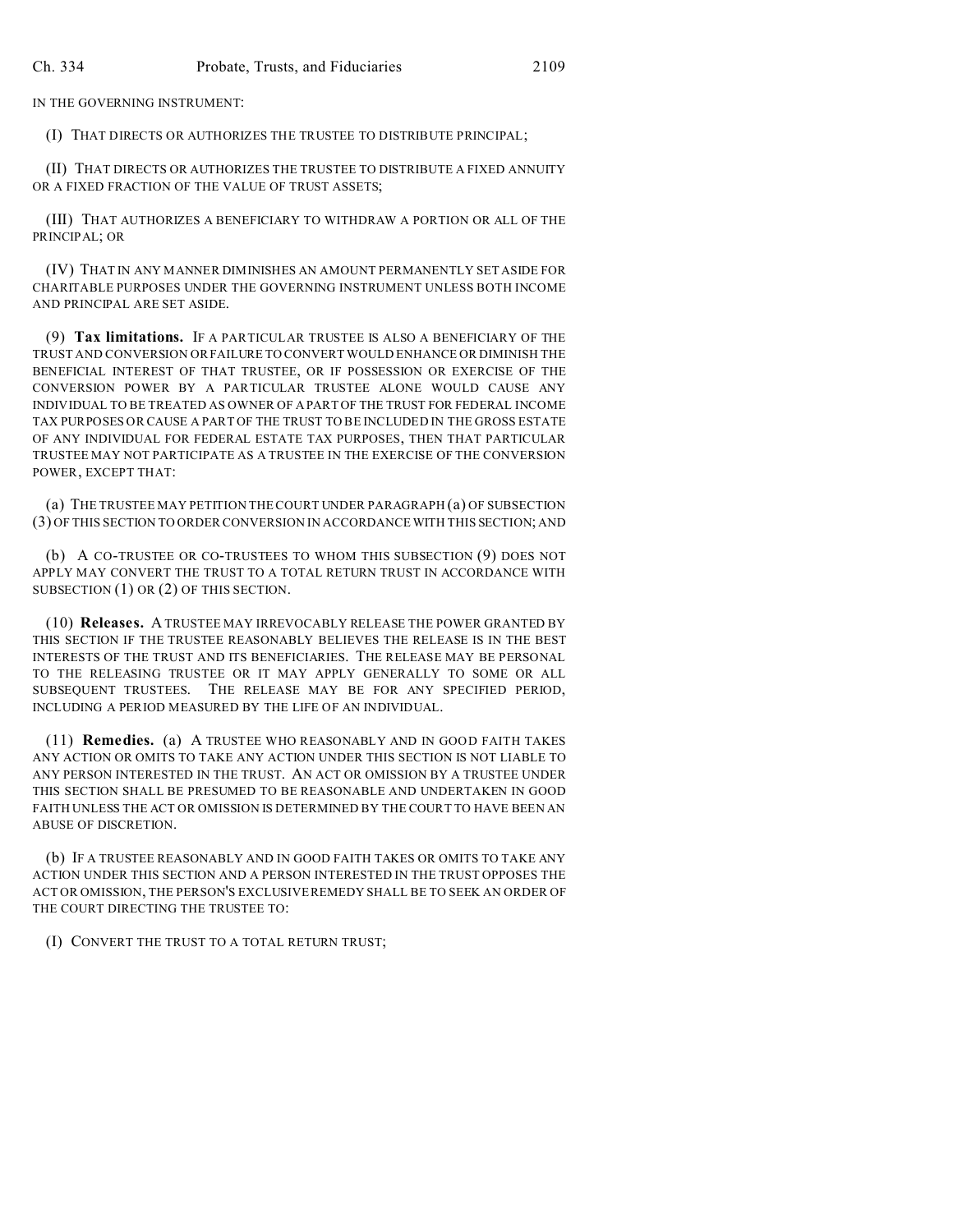(II) RECONVERT FROM A TOTAL RETURN TRUST;

(III) CHANGE THE DISTRIBUTION PERCENTAGE; OR

(IV) ORDER ANY ADMINISTRATIVE PROCEDURES THE COURT DETERMINES ARE NECESSARY OR HELPFUL FOR THE PROPER FUNCTIONING OF THE TRUST.

(c) A CLAIM FOR RELIEF UNDER THIS SUBSECTION (11) THAT IS NOT BARRED BY ADJUDICATION, CONSENT, OR LIMITATION, IS NEVERTHELESS BARRED AS TO ANY BENEFICIARY WHO HAS RECEIVED A STATEMENT FULLY DISCLOSING THE MATTER UNLESS A PROCEEDING TO ASSERT THE CLAIM IS COMMENCED WITHIN SIX MONTHS AFTER RECEIPT OF THE STATEMENT. A BENEFICIARY IS DEEMED TO HAVE RECEIVED A STATEMENT IF IT IS RECEIVED BY THE BENEFICIARY OR THE BENEFICIARY'S REPRESENTATIVE IN A MANNER DESCRIBED IN SECTION 15-10-403 OR 15-1-405.

(12) **No duty.** A TRUSTEE HAS NO DUTY TO INFORM A BENEFICIARY ABOUT THE AVAILABILITY AND PROVISIONS OF THIS SECTION. A TRUSTEE HAS NO DUTY TO REVIEW THE TRUST TO DETERMINE WHETHER ANY ACTION SHOULD BE TAKEN UNDER THIS SECTION UNLESS THE TRUSTEE IS REQUESTED IN WRITING BY A QUALIFIED BENEFICIARY TO DO SO.

(13) **Application.** (a) THIS SECTION SHALL APPLY TO TRUSTS IN EXISTENCE ON THE EFFECTIVE DATE OF THIS SECTION AND TO TRUSTS CREATED ON OR AFTER THAT DATE.

(b) THIS SECTION SHALL BE CONSTRUED TO APPLY TO THE ADMINISTRATION OF A TRUST THAT IS ADMINISTERED IN COLORADO UNDER COLORADO LAW OR THAT IS GOVERNED BY COLORADO LAW WITH RESPECT TO THE MEANING AND EFFECT OF ITS TERMS UNLESS:

(I) THE TRUST IS A TRUST DESCRIBED IN THE "INTERNAL REVENUE CODE OF 1986", SECTION 170 (f) (2) (B), 664 (d), 1361 (d), 2702 (a) (3), OR 2702 (b);

(II) THE GOVERNING INSTRUMENT EXPRESSLY PROHIBITS THE USE OF THIS SECTION BY SPECIFIC REFERENCE TO ONE OR MORE PROVISIONS OF THIS PART 4:

(III) THE TERMS OF A TRUST IN EXISTENCE ON THE EFFECTIVE DATE OF THIS SECTION INCORPORATE PROVISIONS THAT OPERATE AS A TOTAL RETURN TRUST. THE TRUSTEE OR A BENEFICIARY OF SUCH A TRUST MAY PROCEED UNDER SECTION 15-1-405 TO ADOPT PROVISIONS IN THIS SECTION THAT DO NOT CONTRADICT PROVISIONS IN THE GOVERNING INSTRUMENT.

**SECTION 4.** 15-14-204 (5), Colorado Revised Statutes, is amended to read:

**15-14-204. Judicial appointment of guardian - conditions for appointment.** (5) If the court finds that following the procedures of this part 2 will likely result in substantial harm to a minor's health or safety and that no other person appears to have authority to act in the circumstances, the court, on appropriate petition, may appoint an emergency guardian for the minor. The duration of the emergency guardian's authority may not exceed thirty SIXTY days and the emergency guardian may exercise only the powers specified in the order. Reasonable notice of the time and place of a